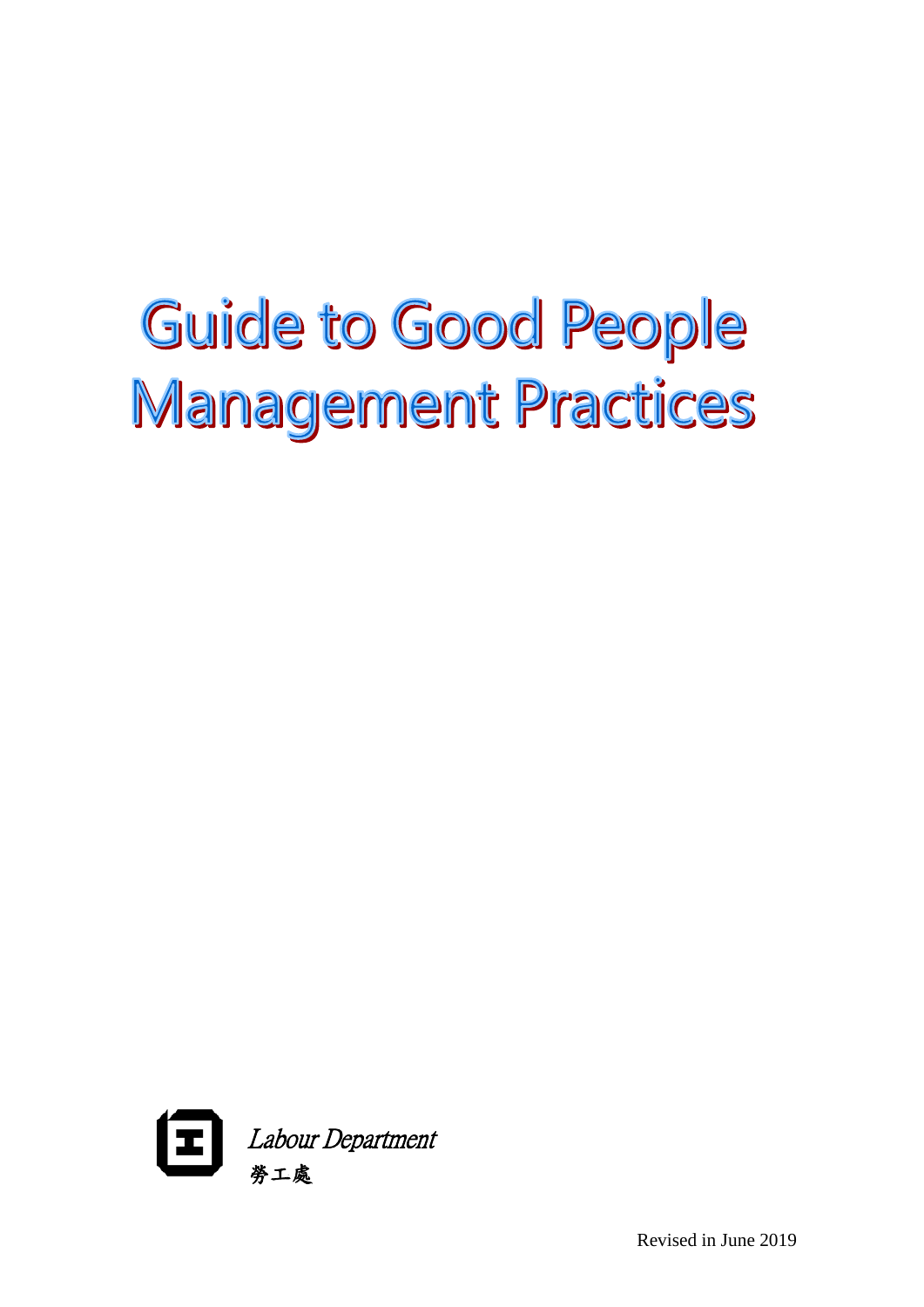# *CONTENTS*

| $\mathbf{I}$ . | Introduction                                                                      | 2  |
|----------------|-----------------------------------------------------------------------------------|----|
| II.            | <b>Recruitment and Selection</b>                                                  | 3  |
| Ш.             | Offer of Employment                                                               | 5  |
| IV.            | Training                                                                          | 8  |
| V.             | Safety and Health at Work                                                         | 10 |
| VI.            | <b>Employer-Employee Communication</b>                                            | 12 |
| VII.           | <b>Termination of Employment</b>                                                  | 15 |
| Appendix I     | Enquiries                                                                         | 17 |
| Appendix II    | Self-assessment: Five Major Aspects of<br><b>Good People Management Practices</b> | 18 |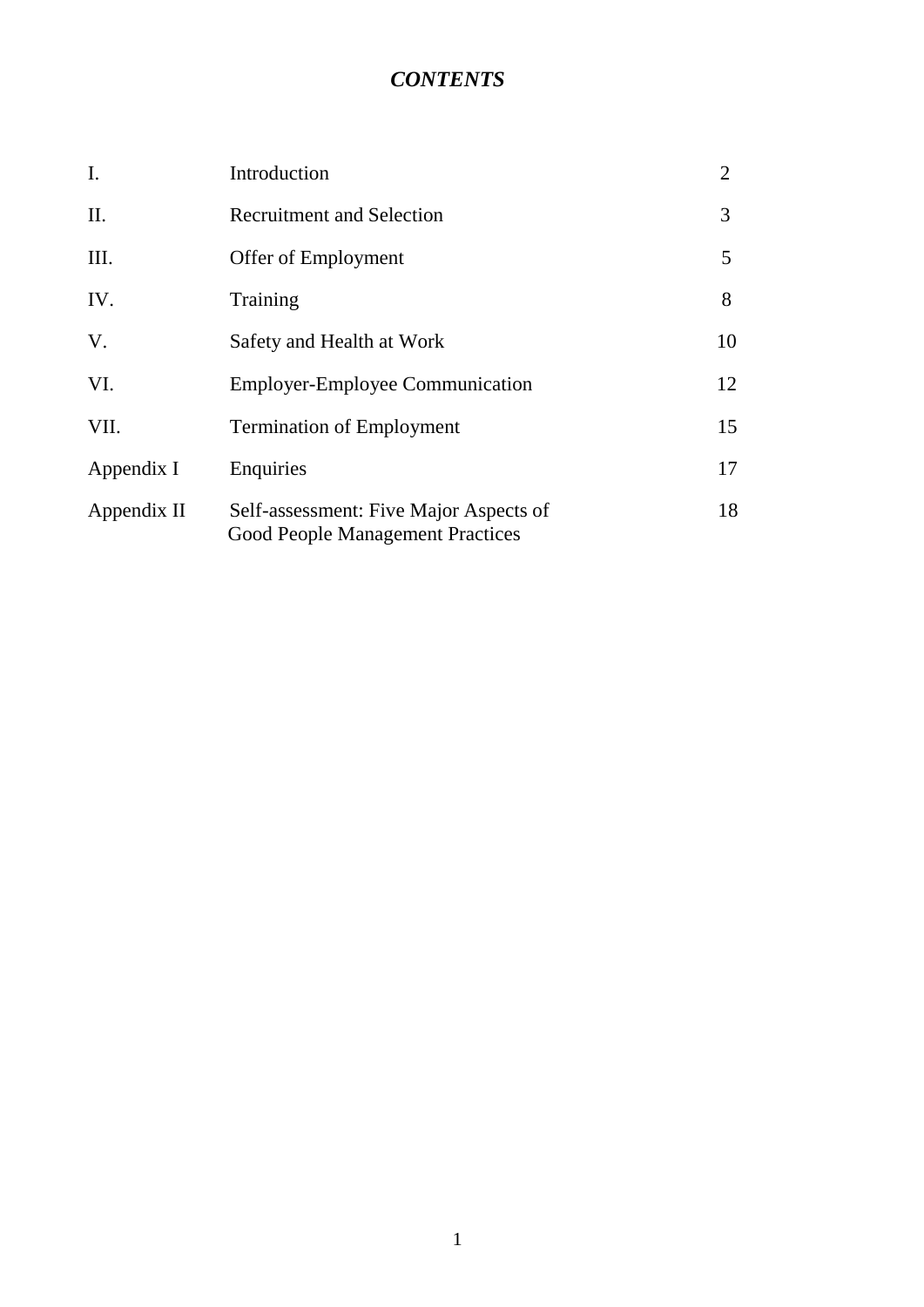## **I. Introduction**

Harmonious employee relations are one of the most important factors in sustaining the favourable business environment in Hong Kong. In order to foster harmonious employee relations, the Labour Department has all along been dedicated to promoting good people management practices. Good people management practices should embody three main principles: employee-oriented, law-abiding, and equal and fair. Through the adoption of good people management practices, employers will be able to build up a highly motivated and efficient workforce who will help enhance the competitiveness and productivity of an enterprise and sharpen its competitive edge.

2. Braced by real-life cases, especially the successful experiences of the first two batches of the winners of the Good People Management Award, this practical guide aims to explain and illustrate how an employer can adopt good people management practices in the five major aspects of employment. Briefly, they include recruitment, selection and offer of employment; staff training; occupational safety and health at work; employer-employee communication; and termination of employment. In addition, there is a "Good People Management Practices Self-Assessment Form" at Appendix II of this guide for management of individual establishments to assess their own progress in the adoption of good people management practices.

3. The Labour Department hopes that this guide will facilitate employers of various trades and industries in fostering the three main principles of good people management so that employees will perform at their best. This in turn will pave the way for future business success and contribute to the continuous development of harmonious employee relations in Hong Kong.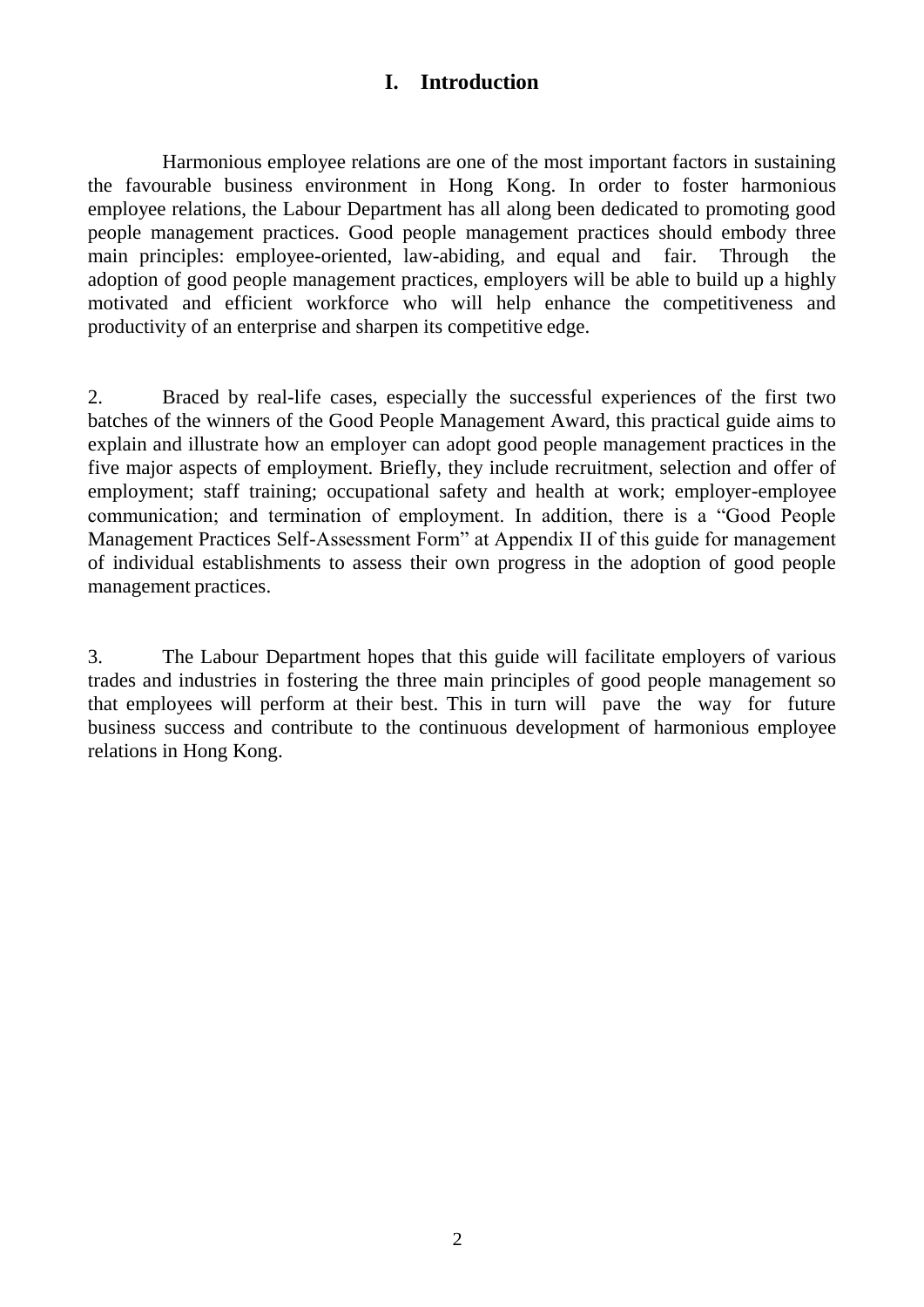#### **To Place the Right Person in the Right Job**

Company A used to believe that only young people were ideal staff, teenagers were inexperienced and unstable while persons of older age were slower in learning new skills. Whenever they had recruitment needs, they confined their choice to job seekers in their twenties.

Adopting the advice of the Labour Department that age should not be a factor to assess candidates' capabilities, the company employed job seekers of different ages. After a period of trial, the company realised that people of different ages had different strengths, e.g. teenagers were quick in learning, persons of older age were stable, etc. The most important consideration is to place the right person in the right job.

#### **Recruitment**

4. Matching the person to the job is the first step in the overall staffing process. Prior to the recruitment exercise to find and attract capable job applicants, an employer should :

- conduct a *job analysis* to think about the requirements of the post and the type of person needed to fill it; and
- draw up an objective and well-defined *job description* to set out duties, responsibilities and working conditions and the qualifications needed to perform the task satisfactorily.

#### **Selection**

5. In the selection process, in order to shortlist and decide on the most suitable candidate, an employer should :

- use a list of consistent selection criteria to assess the capabilities of each candidate to minimise bias and to avoid discrimination;
- obtain information about applicants that is relevant to selection and avoid unnecessary enquiries which may cause perception of discrimination; and
- treat employees' information in a confidential manner to comply with the data protection principles of the Personal Data (Privacy) Ordinance.

#### **Equal Opportunities in Employment**

6. Employers should ensure that equal opportunities in employment are adhered to so that job seekers and employees -

• can compete equally on the basis of their abilities, aptitude and knowledge; and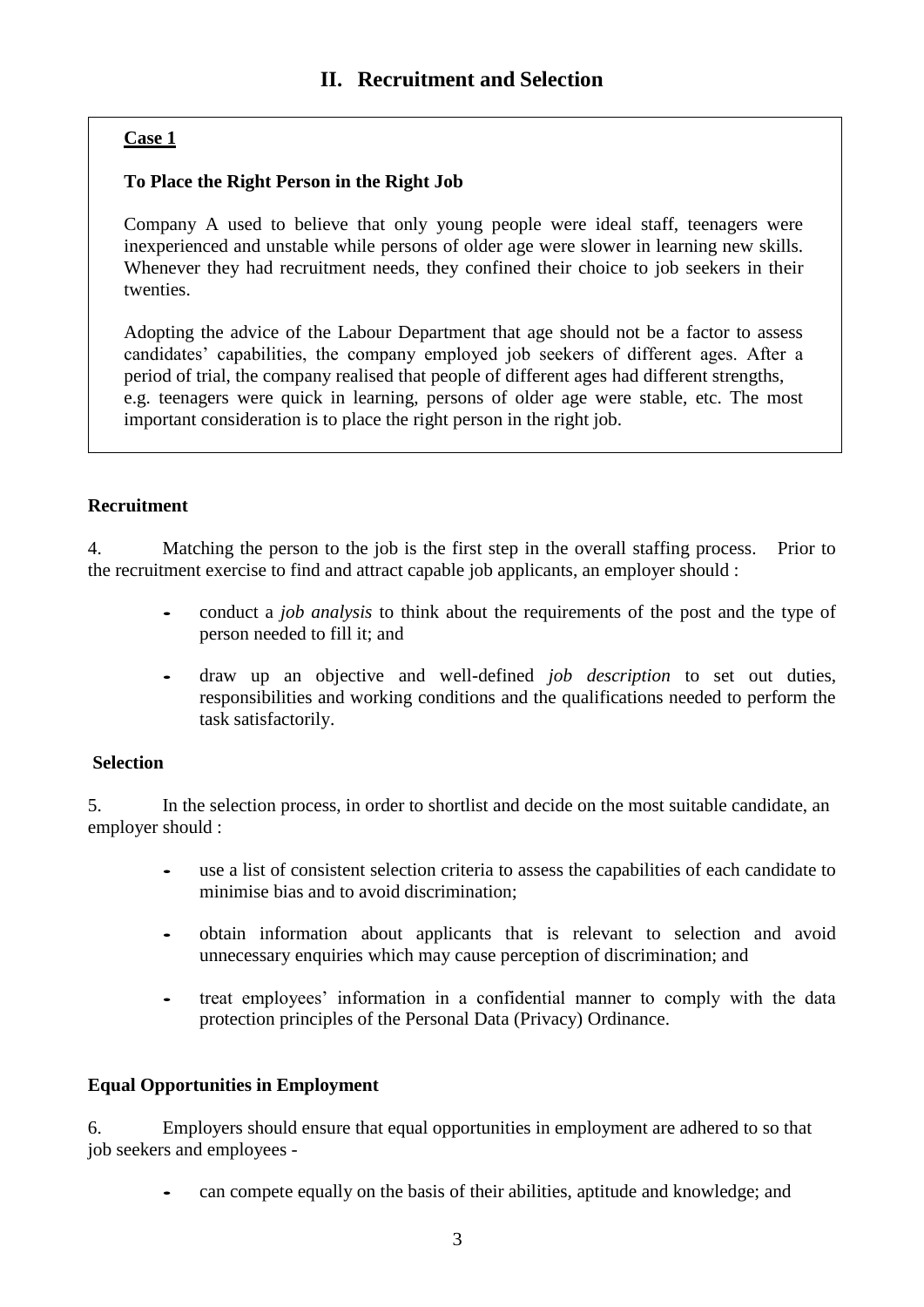- are not discriminated against on the grounds of sex, marital status, pregnancy, disability, age, family status, race, nationality or religion.
- 7. By doing so, employers will
	- gain trust and respect from their employees; and
	- have a larger pool of talents from which to select the most suitable staff to meet the manpower needs of the company.

- A hotel aimed to enhance the objectiveness and comprehensiveness of its staff recruitment and selection system. To achieve this, it collaborated with an American human resource consultancy company to devise a unique set of staff selection tools which assessed job applicants' potential ability and suitability for the job through questionnaires. The questionnaires were designed to match the unique requirements of different jobs in the hotel. The whole set of recruitment system was based on objective analysis to evaluate the potential ability of each job applicant in order to rationalize a selection decision. Under the new system, not only staff of the department concerned such as the direct supervisor, were involved in the selection process. Other staff such as those from other departments like the human resource department and the general manager, were also involved. The staff recruitment and selection system became more objective and comprehensive as a result.
- Another hotel group placed great emphasis on equal opportunities in employment. As early as the 1980s, the group had already introduced equal opportunities regulations to ensure that job applicants were selected and promoted under equal and fair conditions. Right now the three hotels under the group employed three persons of disabilities including those who were deaf and dumb. One of the cooks in the group even won the "Outstanding Disabled Employee Award" organized by the Labour Department.
- A book store also applied the principles of equal opportunities in recruiting and selecting persons of different nationalities and ages as its employees. Hence, apart from Chinese, the nationalities of its employees included Indian, Filippino, Pakistani and Nepalese. A job seeker would not be discriminated and got rejected for the job just because he /she was over 50.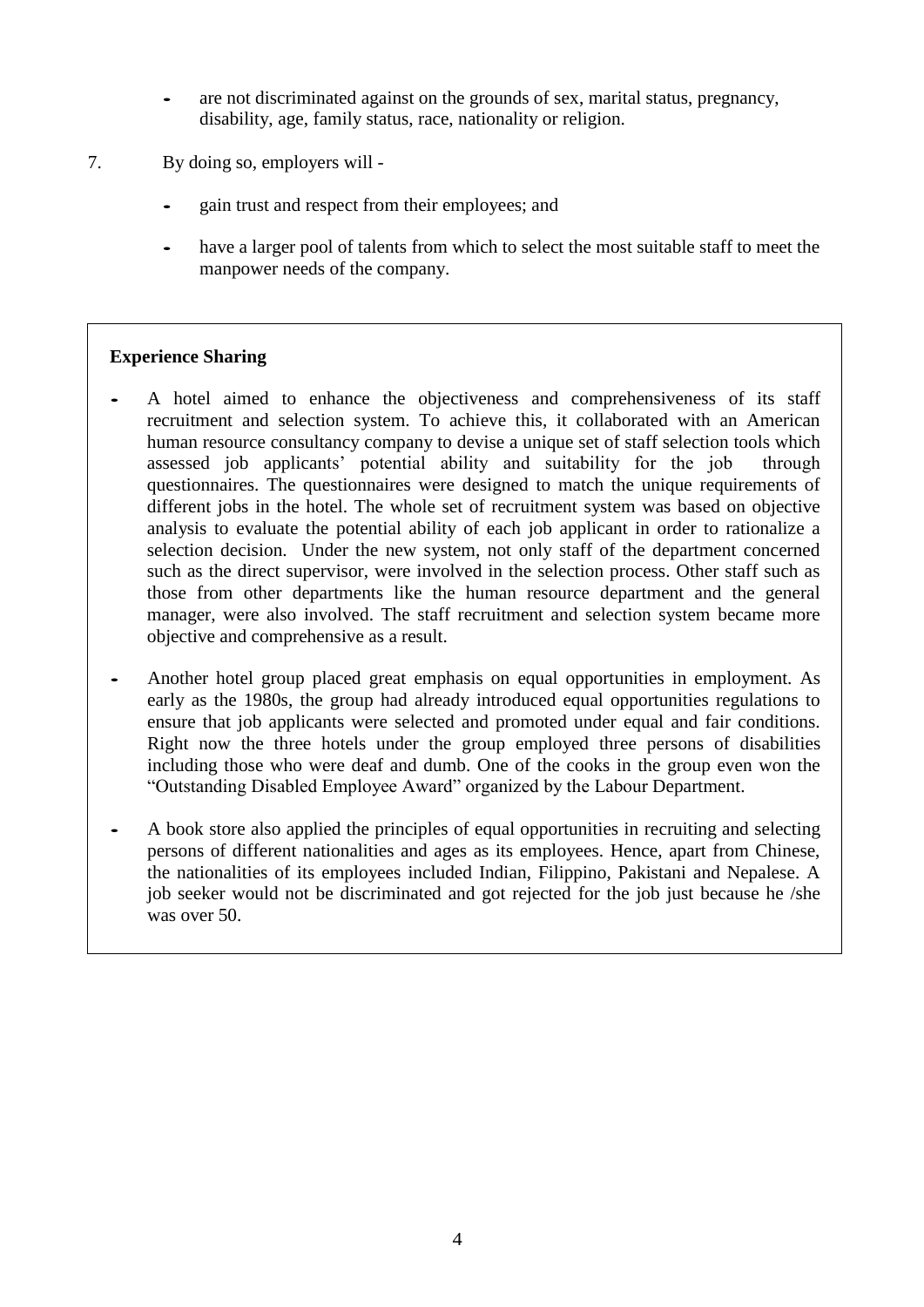## **Written Employment Contract Helps Minimise Disputes**

An employer set up his company and recruited a few employees. However, he had no written employment contract with the employees. Except for the job titles and the salaries of the employees, no other employment conditions were mentioned during offers of employment. When the employees were paid their first month's salary, there were disputes over the issue of overtime payment.

Employees held that they should be paid for the extra hours worked. Much time was spent before an amicable agreement was reached between the two parties. To avoid further disputes, the employer decided to draw up written employment contracts with all his staff, listing out all relevant employment terms. He and his employees found the written contract very useful.

#### **Employment Contract**

8. Once a suitable candidate has been selected and the offer accepted, it is in the interests of both an employer and an employee that :

- a written employment contract be drawn up; and
- both parties understand clearly and fully the terms of the contract.

9. Employers may make reference to the "Sample Employment Contract" distributed by the Labour Department when drawing up their contracts. To set out the agreed terms and conditions of employment in writing will avoid possible disputes and remind both parties of their obligations.

10. After confirming the offer of employment by a written employment contract, an employer should :

- fulfil his legal obligations to give a copy of the written contract to an employee; and
- consult his employee and must obtain his consent before making any subsequent change to the terms of the employment contract.

## **Equal Pay for Equal Work**

11. In setting the terms of employment, employers should adhere to the principle of "equal pay for equal work", i.e. :

- the same work or work of similar nature should carry the same pay;
- benefits available to one person in a particular grade or level should be available to all persons who hold the same job rank in the company; and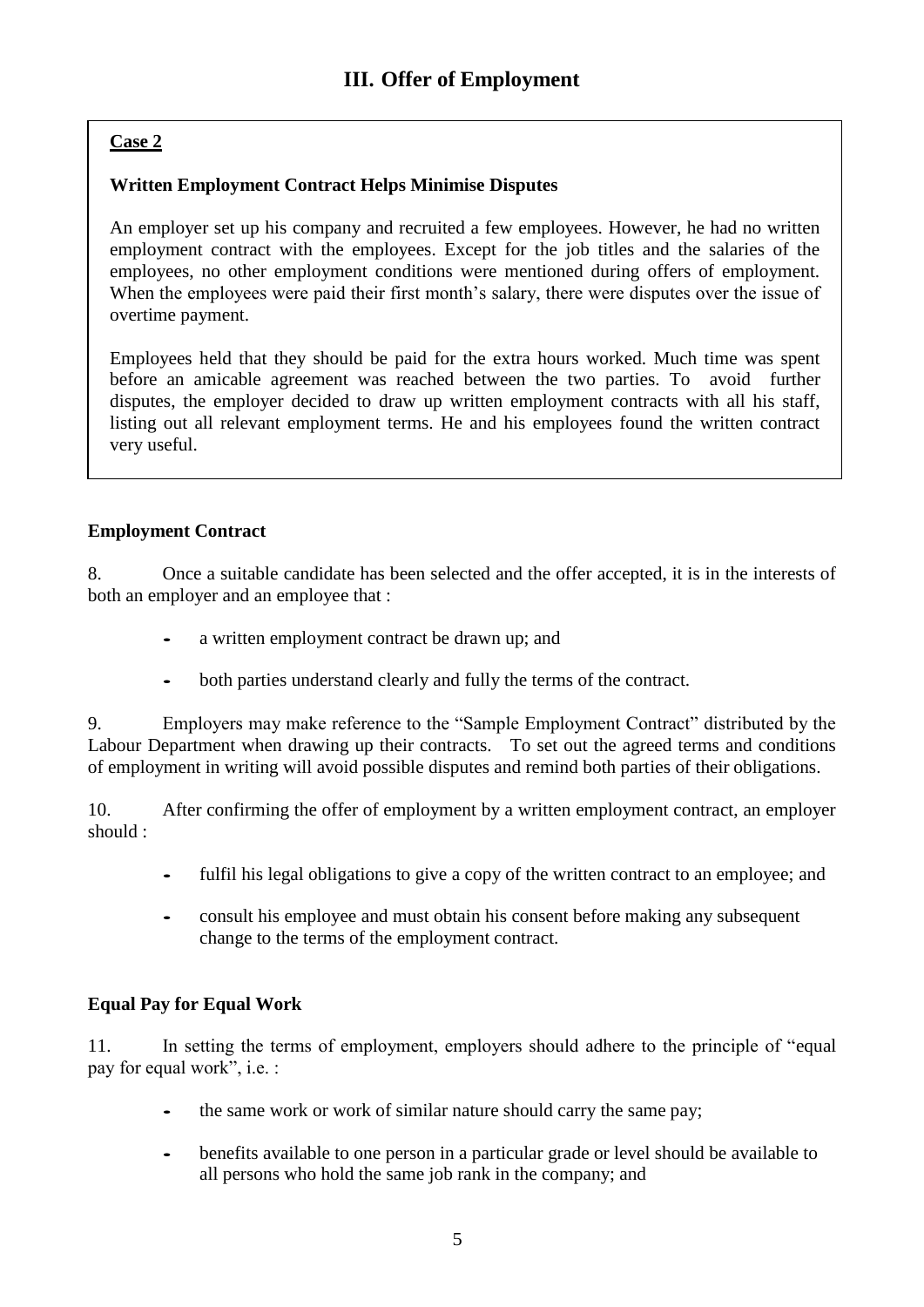where there are individual differences in pay for equal work, it should be due to genuine and job-related factors, e.g. work performance, length of service or working locations and such considerations should apply to all staff in the same rank.

#### **Work Arrangements under Special Circumstances**

12. Hong Kong is frequented by typhoons and rainstorms during the summer months. To maintain good labour relations and to avoid unnecessary disputes, employers are advised to work out with employees before the employment commences the work arrangements and contingency measures during typhoons and rainstorms, and "extreme conditions" after super typhoons are in force as announced by the Government. In drawing up the work arrangements, employers should adopt a flexible approach and give consideration to employees' safety both in the workplace and during their journeys to and from work. For details, please refer to the "Code of Practice in Times of Typhoons and Rainstorms" published by the Labour Department (which can be downloaded at

Labour Department's webpage: [http://www.labour.gov.hk/eng/public/wcp/Rainstorm.pdf\)](http://www.labour.gov.hk/eng/public/wcp/Rainstorm.pdf).

13. To protect the safety of persons travelling outside Hong Kong, the Security Bureau has put in place an Outbound Travel Alert (OTA) System for reference of the public in planning their visit outside Hong Kong. For details, please visit the OTA webpage of the Security Bureau: [http://www.sb.gov.hk/eng/ota.](http://www.sb.gov.hk/eng/ota) Employees of different occupations in various trades may need to travel outside Hong Kong for business purpose. Employers and employees should agree clearly on the terms and conditions of employment in advance in order to protect the rights and benefits of both parties and to avoid unnecessary disputes. In drawing up the work arrangements and related contingency measures for business trip outside Hong Kong, employers should make reference to the OTA issued by the Security Bureau, give prime consideration to employees' safety and be considerate to employees' circumstances in adopting a flexible approach. It is also advisable for employers to liaise with their insurers to ensure that their employees' compensation insurance policies can cater for the relevant arrangements.

- A public utilities company pledged to set out in writing the offer of employment as well as terms of employment for candidates selected within two working days after the selection interview, and to have the offer and terms explained to them in great details. Each new employee would be served by a personnel officer who would provide "through-train" employment service for him/her.
- In the process of recruitment and selection, a manufacturer of high-technology products would explain to each job seeker the missions and goals of the company. At the same time, it would also try to understand as far as possible the personal needs of these job seekers. In case the company came across a suitable talent, it would cater for his /her personal needs by flexible arrangements. For example, for some personal reasons, an employee requested to leave one hour earlier every day. After careful consideration, the company decided to allow the employee to return to work one hour earlier every day so that he could leave earlier.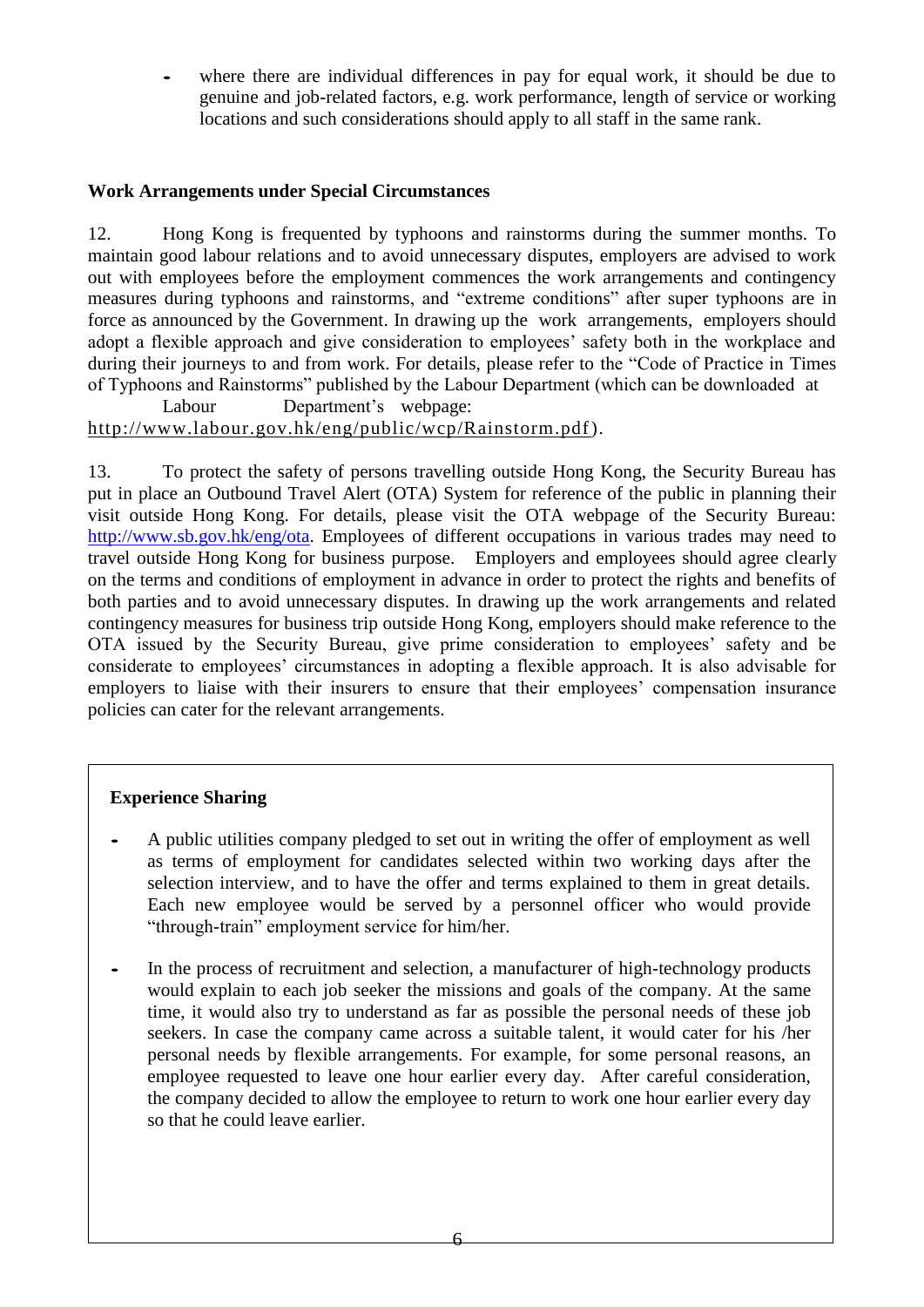• Apart from signing employment contracts with its employees, a financial company also attached great importance to the "psychological contract" with them. The company wished to build up friendship with the employees so that both parties would cooperate with each other with trusting, open, frank and considerate attitude. This kind of friendship worked like a mirror as the company would be able to listen and respond quickly to the views of the employees in order to furnish them with a more satisfactory environment and atmosphere at work. Employees would also be able to learn from the company if their performance were satisfactory so that they could strive for better developments in their careers.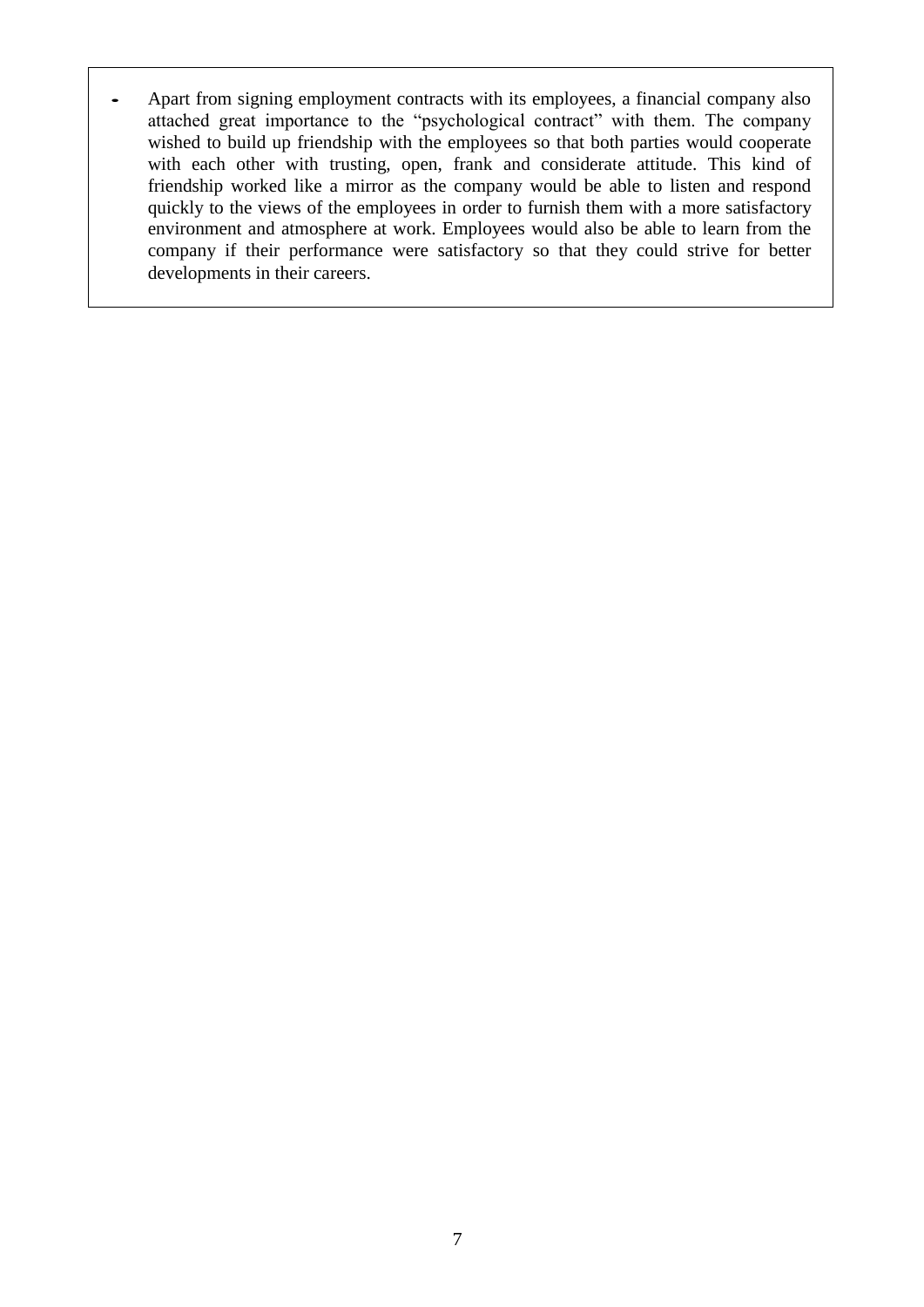## **Training Helps Improve Skill and Increase Productivity**

A company was under pressure to cut operating costs. Instead of resorting to retrenchment of staff, the management adopted a positive approach to increase productivity and save costs. The approach involved job re-design, training and follow-up service.

As a result of re-designing the jobs, skills training was provided to enable employees to improve their job skills and to acquire the skills necessary to meet the new performance standards. Follow-up actions were then taken to ensure that staff were able to benefit from the training.

The approach proved successful. Training was found to be useful even in times of difficulties. Employees maintained their enthusiasm at work, the productivity of the company continued to increase and the management did not need to resort to retrenchment.

#### **Training for New Employees**

- 14. An employer should ensure that all new employees are given :
	- induction training of appropriate duration in order to familiarise them with the company, the work environment, their respective duties, their legal rights and obligations and the policies and procedures of the company;
	- adequate training to supplement previous education, training and experience for the job; and
	- training in safety and health at work.

#### **Continual Process of Training**

15. Training and development should be an integral part of employment. Effective training can improve current job skills and knowledge and hence performance at work. Development is a longer-term process which can give employees incentives to join, and stay with, the company.

16. Changing needs and technology mean that most companies will need to train and develop employees on a continuing basis. When the company has the opportunities for growth, change or modification, it has broad implications for the training and development function. Such practices will maintain employees' enthusiasm in the job.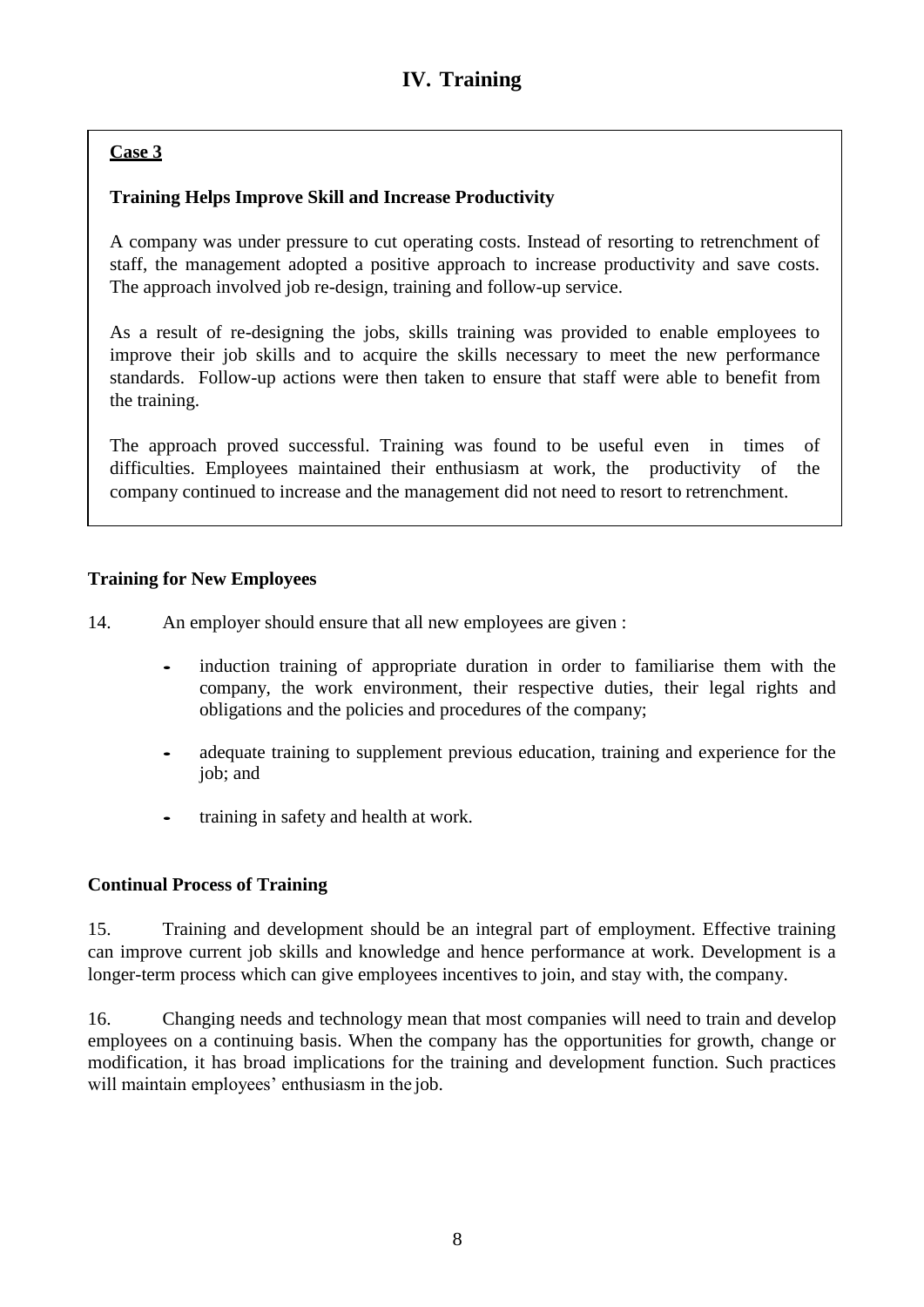#### **Assessment of Training Needs**

17. For training to be effective, it is necessary to assess its needs which may arise from :

- future responsibilities needing new skills
- performance problems
- skills and career development

18. It is also necessary to ensure that all staff are considered equally where opportunities for training arise and the selection is based on objective and established criteria.

- A fast food restaurant group provided different levels of training to all new recruits. For instance, all new basic shop staff had to participate in the "Fundamental Staff Training Programme" which aimed to provide them with basic information about the values of the group, including those relating to quality, service and cleanliness, as well as some basic work skills. As regards new recruits at the management level, the group would provide management development programme for them. Through this programme, they would be able to acquire staff management skills, such as techniques in conducting "Communication Day", motivating staff for better profits, and supervising them in the accurate calculation of remaining stock, etc. Starting from the year 2000, the group had even included "People Development" as one of its three major development strategies. Under this new drive, the company would provide continuous learning opportunities for its employees with a view to enhancing significantly the employees' capabilities as well as the group's competitiveness.
- "Make people before making product" was the maxim of the management of an electronic manufacturer. Apart from providing induction training for new recruits and granting education allowance, the company also provided employees with overseas training so as to offer them more opportunities to obtain new knowledge. With the company's support in continuous learning, the employees were able to have better developments in their careers.
- In a hotel, all new recruits would join the company as "guests". During the 3-day orientation programme, the hotel would treat and serve them as if they were guests. This arrangement would enable the new recruits to have a better picture about the whole process of hotel services as well as the needs of guests. Apart from orientation programme, other training programmes provided included "Certificate Job Training Programme", "Departmental Training Programme", "Self-study Sponsorship Scheme", as well as other knowledge and skills training. The common goals of these training programmes were to enable the employees to learn in great details about the company, to adapt to new environment, to handle daily work, and to nurture and develop their strengths. All the training programmes were designed to cater for the individual potential of the employee, so that they would be trained and groomed in accordance with their particular abilities.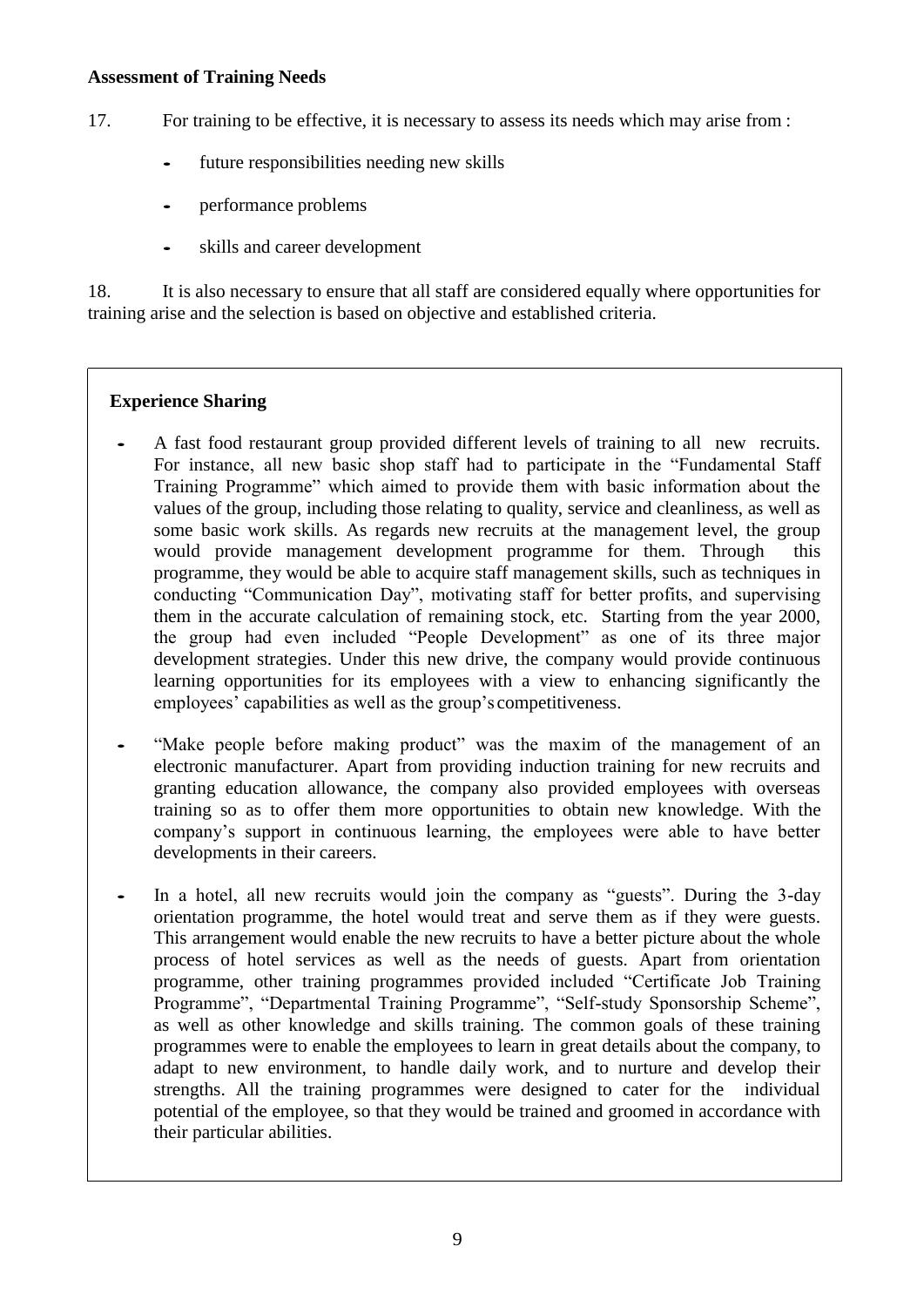#### **Safety and Health Management Helps Reduce Accident and Improve Efficiency**

A chain store company introduced Chinese-style fast food in recent years. It adopted the new management concepts to improve the quality of service as well as safety and health at work. For example, all their staff were provided with safety training and the workplaces were subjected to regular safety inspection. Also, the food was mostly produced by automatic machines and transferred by mechanical means. This had greatly reduced work injuries arising from mechanical hazards and manual handling of materials.

The improvement in safety and health performance could be attributed to:

- top management commitment and support
- safe system of work
- safety training of staff

#### **Safety and Health Management**

19. Pleasant working conditions and a safe and healthy working environment help improve efficiency, reduce accidents, prevent impairment to health and promote good labour management relations. Effective safety and health management help companies discharge their legal duties for ensuring safety and health at work and also keep their safety and health risks under control. To this end, employers should develop :

- a safety policy to define employers' commitments to safety;
- a safety organisation to ensure that each person's role and responsibilities are understood, to promote a 'health and safety culture' which secures the motivation and involvement of all staff to execute the safety policy;
- safety training programmes to equip all staff with the knowledge, skills and attitudes to perform their duties in a safe manner;
- a safety plan and a set of standards to identify the actual and potential hazards and to assess risks to each individual, with the aim of controlling workplace risks; and
- monitoring and review systems to measure the safety and health performance.

#### **Occupational Safety Charter**

20. The Occupational Safety Charter sets out clearly the rights of employees to enjoy a safe working environment and the responsibility of employers to prevent workplace accidents and promote occupational health. It also emphasizes the responsibility of employees to co-operate with their employers to comply with safety measures and report potential workplace hazards. By subscribing to it, employers show their commitment to improving safety standards in their workplaces.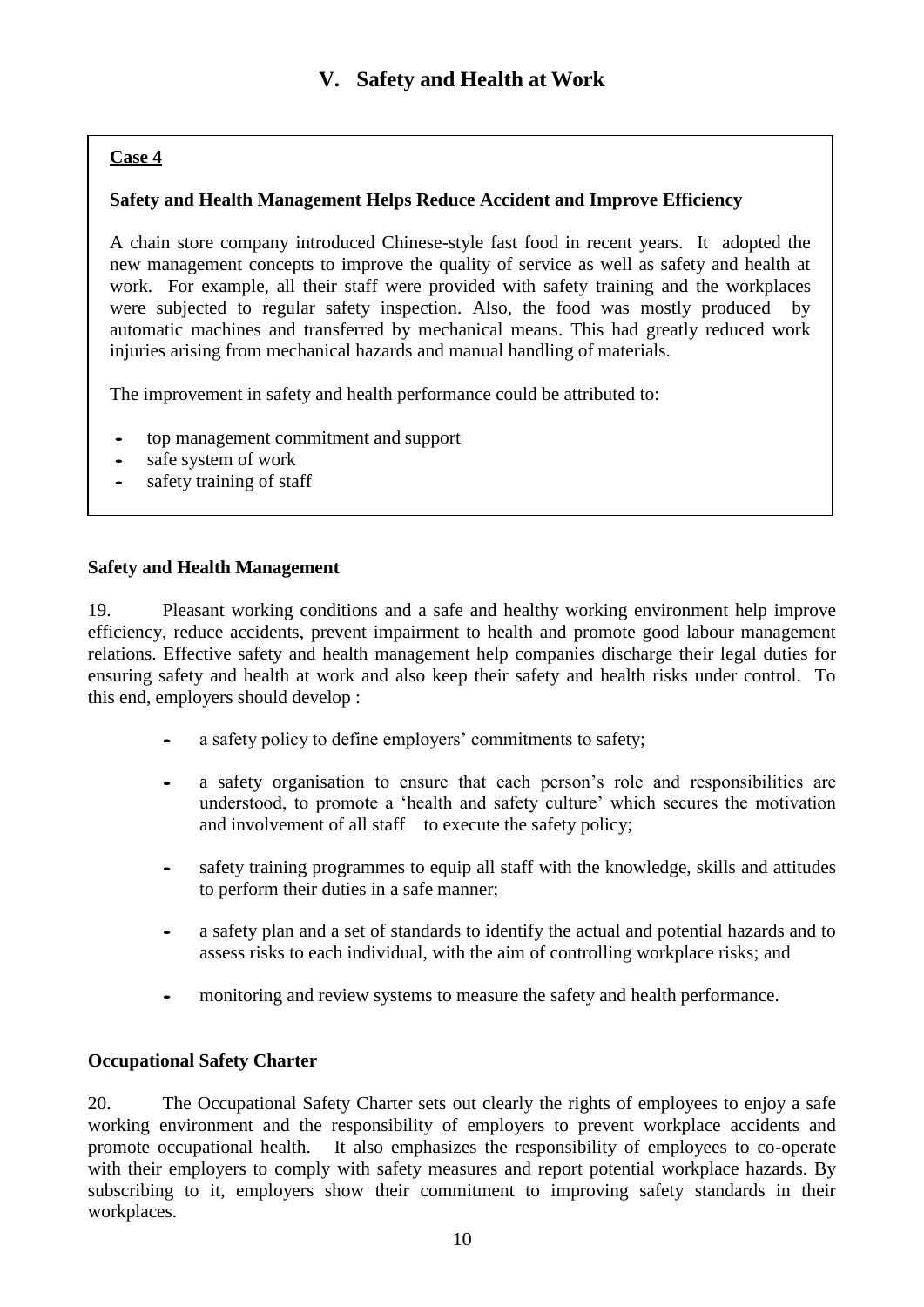- A property management company was very concerned about employees' safety and health at work. Not only did it hire an independent safety consultancy company to conduct inspection visits to various work sites and to advise on measures to improve safety and health at work. It also promoted employees' awareness of occupational safety and health by offering full sponsorship for them to attend relevant courses during office hours.
- To safeguard employees' occupational safety and health, a health and safety management committee was set up within a property management company. This company also formulated policies on occupational safety and health and issued handbooks to enable the employees to have a better understanding of the rules concerned. It also signed the "Safety Charter" with the Labour Department and the Occupational Safety and Health Council, hereby pledging to enhance employees' awareness of the importance of safety and health by monitoring employees' safety conditions at work. Through the various improvements in work environment, the company hoped that the employees could feel management's concern for their wellbeing, hence promoting labour-management relations.
- A construction company believed that since most of its business involved projects at construction sites, the key to good people and safety management was reduction in the number of industrial accidents. Therefore, the company started to devise and implement an occupational safety and health system. An Industrial Safety Department was eventually established in 1991 to specialize in handling matters relating to industrial safety and health. It was made directly responsible for dealing with employees' insurance as well as compensation for them in the event of industrial accidents. It also made frequent analyses of causes of industrial accidents and collected employees' views on safety matters through various channels including the Joint Consultative Committee, Company Safety Committee and Departmental Safety Committee. In addition, the company also formulated occupational safety and health policies and issued safety and health handbooks. Employees were also given systematic training so that ordinary staff, staff at supervisory level as well as technical staff all had a good understanding of occupational safety. To enrich their knowledge and skills in this aspect, all project staff were required to attend "Certificate Course for Safety Supervisors" with unique modes of teaching such as mock trials, video tapes of actual site operation, site inspection visits, etc. A "Guide to Occupational Safety and Health" was issued to facilitate supervisory staff in explaining safety and health information and relevant measures to site workers during seminars held at work sites. The company's efforts resulted in a steady drop in the industrial accident rate as well as the seriousness of accidents, and the company was the winner of "Low Accident Achievement Target Award" organized by the Hong Kong Construction Association Ltd.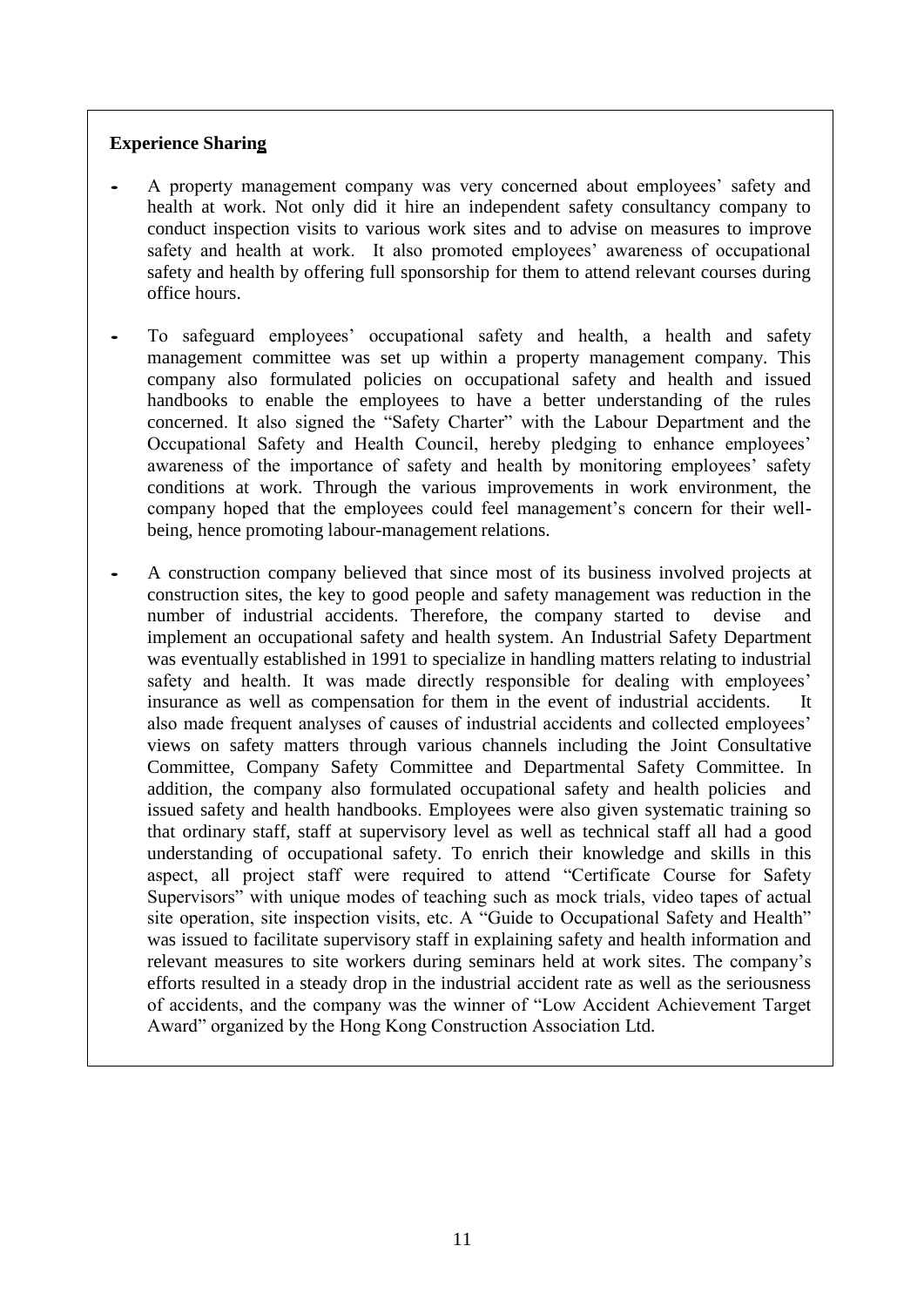## **Effective Communication Helps Foster Harmonious Employer-Employee Relationship and Increase Efficiency**

Recently a construction company noticed that the work progress of a particular work site was slower than expected. To improve the efficiency of the site, the company set up a working group comprising of management and representatives of site workers.

The preliminary findings of the working group suggested that one of the factors affecting the work progress might be related to the persistent lateness of construction workers. A careful scrutiny and study of the attendance records confirmed that some of the workers were frequently late for work.

Instead of taking disciplinary actions instantly against the workers, the company agreed with the working group that the issue should be resolved through communication. The company worked with the site manager to talk to the workers and tried to understand the difficulties and problems they faced. At the same time, the company also explained to the workers the goals of the company and its stance on lateness.

The problem was eventually solved, with improvements in over 90% of the workers. After this incident, the employees understood the importance of two-way communication. That was why they would also express to the management their discontent about the company. And they were also ready to make suggestions to the management in improving work environment or efficiency.

#### **Communication and Consultation**

21. One of the most critical factors in the area of staff morale and motivation at work is that of employer-employee communication and consultation. Employees will generally perform at their best if they know the company, and understand its needs and aspirations. The setting up of effective communication channels enables employers and employees to understand each other's needs, interests and difficulties and reach agreements which are most beneficial to both sides. In particular, employers should note that :

- when dealing with changes in working practices, procedures or employment issues which affect employees, employers should be prepared to consult them;
- it is also important to consult staff associations, in-house unions or other consultative committees if such exist; and
- to be effective, employer-employee communication must meet the following requirements :
	- + support from top management and employees;
	- + information to be communicated should be objective, clear and concise;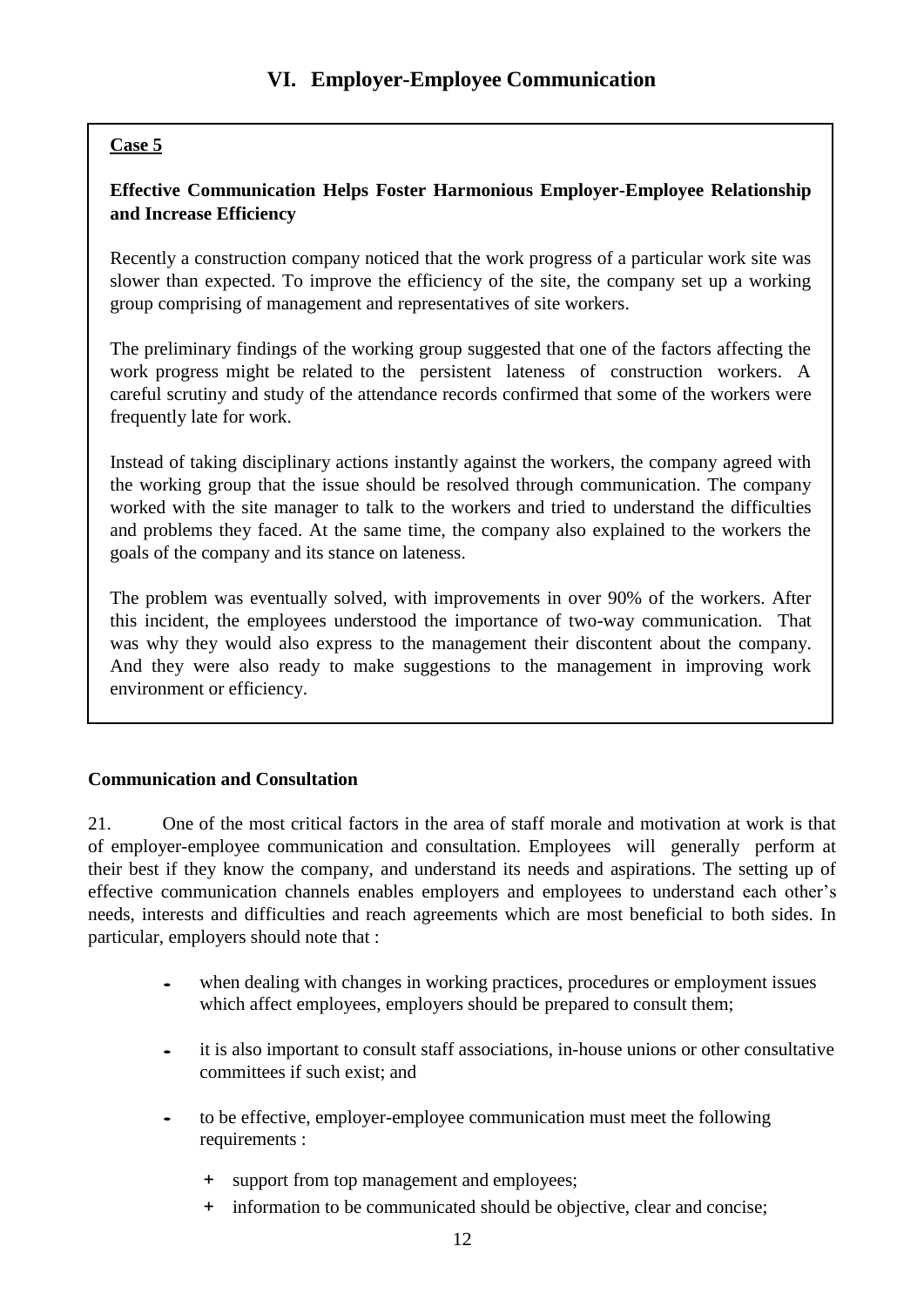- regular and systematic; and
- + a two-way flow as to allow a free exchange of ideas.

- Apart from traditional performance appraisal of subordinates by supervisors, a gas supplying company also implemented a 360 degrees performance appraisal system so that subordinates would have the opportunity to respond to their supervisors' management styles. Under this system, employees could express their opinions about their supervisors freely without any psychological stress through a survey conducted anonymously. Upon receipt of survey results from the independent consultancy firm, supervisors would share the results with their subordinates and made an objective analysis of it with a view to enhancing workplace cooperation.
- In a Chinese-style fast-food chain store, the directors together with staff of the human resource department would visit the branches on a regular basis to have tea gatherings with them and to listen to their views. Employees were happy with this management practice as it indicated that their views were valued by the management. The management would make suitable response to the opinions collected.
- To strengthen the communication between supervisors and subordinates, an electronic company required heads of departments to conduct informal meetings with their subordinates on a monthly basis. These meetings were usually held in the form of tea gatherings so as to enable the subordinates to express their opinion about the company in a relaxing atmosphere and to talk about other interesting matters. The views expressed during these meetings would be taken seriously and suitable response or follow-up action would be made.
- A construction company conducted employees' opinion survey at regular intervals to collect views from all monthly-rated staff. The survey was conducted on an anonymous basis and an independent consultancy firm was responsible for data collection and analysis and compilation of reports. The reports would be distributed to all staff and the management would organize seminars to discuss with the employees the survey results and follow-up measures required. Afterwards a review would be conducted and improvement measures would be introduced in accordance with the opinion of the employees. The purpose of the surveys was to measure individual employees' level of understanding of his/her own responsibilities, as well as his /her level of job satisfaction. They also aimed at collecting employees' views regarding their relations with bosses and co-workers, performance appraisal and promotion system, wage and award systems, individual training and development opportunities, internal communication and work environment.
- In a property management company, employees were given the opportunity to express their views through various channels such as Quality Management Committee, Customer Care Steering Group, Staff Activities Committee and Quality Circle Improvement Committee, etc. Apart from helping to improve service quality, these communication channels also enabled the employees to feel that the company took their opinion seriously, thereby increasing their job satisfaction.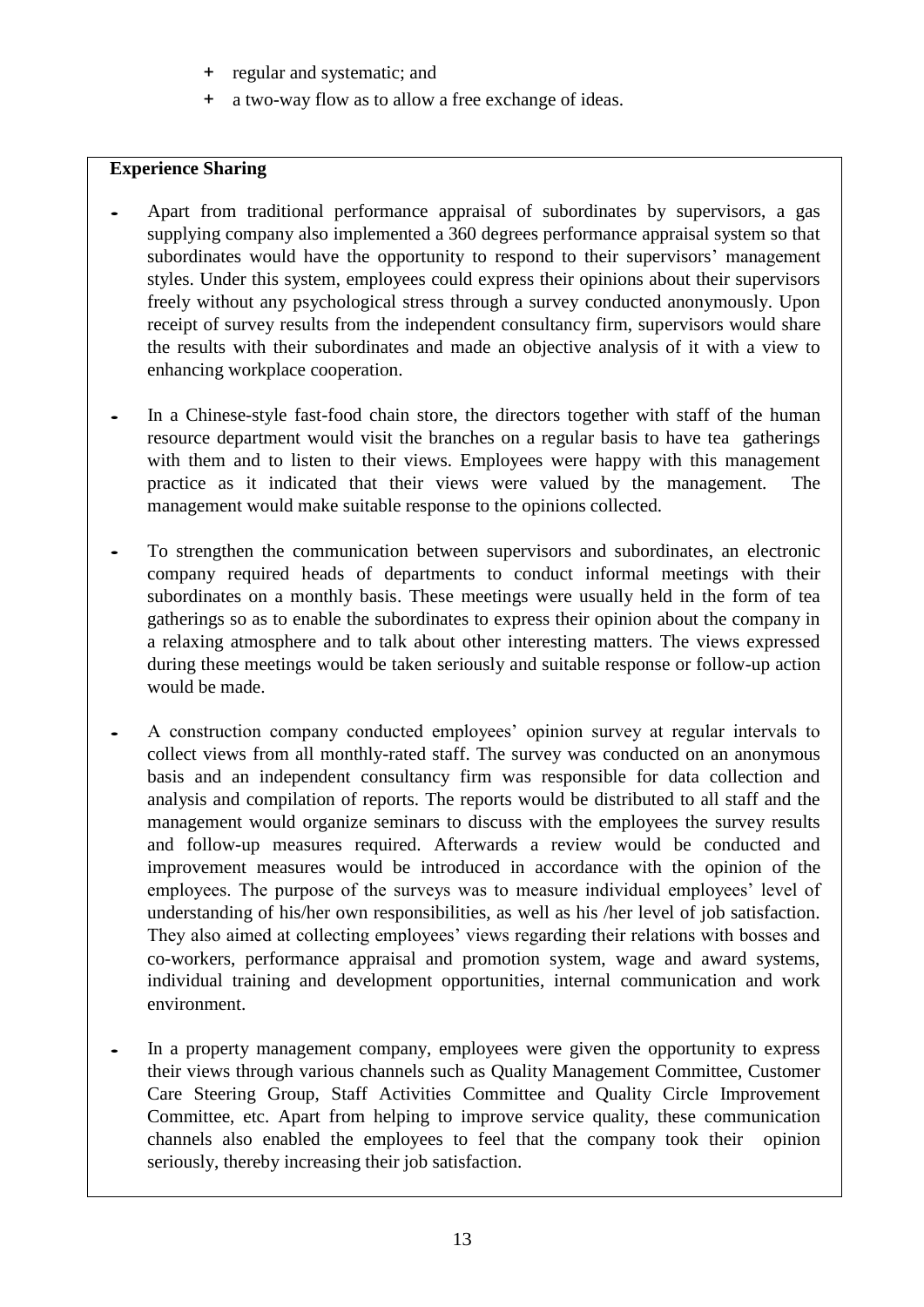#### **Grievance and Disciplinary Procedures**

22. The establishment and operation of grievance and disciplinary procedures can be of considerable assistance in reducing the likelihood of friction between employers and employees and in establishing and maintaining cordial relations.

23. To make sure that staff grievances and disciplinary cases are handled fairly and carefully, employers should :

- lay down the company's rules of conduct and the grievance and disciplinary procedures;
- ensure that such rules and procedures are simple and clear, logical and fair, and known to all staff;
- handle all staff grievances and disciplinary cases according to the established rules and procedures;
- undertake the same investigation process in every case without discrimination;
- communicate the result of an investigation to the employee concerned in a language he understands and in a speedy manner;
- ensure that disciplinary rules and penalties are not contrary to provisions of the Employment Ordinance.

- One retail trader believed that effective labour-management communication brought about positive effect on the operation of the company. Therefore, it established various communication channels, such as daily working group meetings, weekly meetings between managers and staff at supervisory level, ad hoc meetings, e-mails, notice boards, circulation memos, employees' handbook, etc. Before making any changes to workrelated measures, procedures or employment-related matters, management would consult the affected workers first. As regards grievances and disciplinary matters, the company formulated a "Code of Employees Conduct" and "Grievance and Disciplinary Procedures" and ensured that employees were well versed in such regulations and procedures.
- A food production chain store devised a system of reward and punishment to assess the performance of its employees. For instance, apart from organizing the best employee award on a regular basis, employees of outstanding performance were also given practical rewards. Winning branches of the grand award at the end of each year would also be given cash prizes along with trophies. As a token of appreciation of employees' efforts, the cash prizes would be distributed among staff of the winning branches. Instead of using punishment to force employees to make improvements in performance, the company would try to assist them through advice and counselling.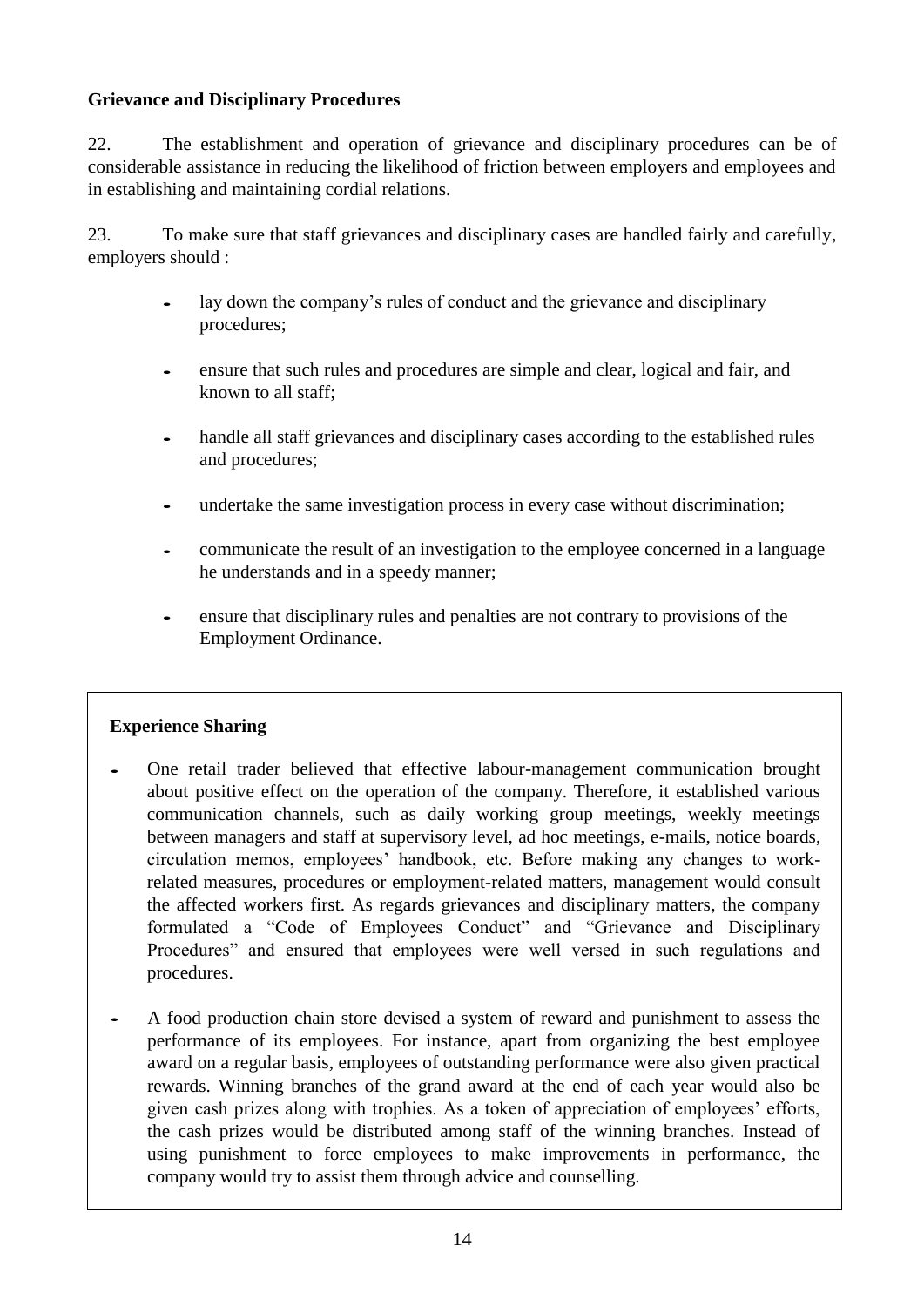#### **Adopt Positive Measures to Help Retrenched Employees**

Owing to the unfavourable economic climate, a company had to retrench some employees and approached the Labour Department's Labour Relations Division for advice and consultation.

Apart from the termination compensation according to the legal provisions, the company also paid ex gratia payments to the employees. In a letter to staff, it set out the reasons for the whole retrenchment exercise certifying that the retrenchment was a result of circumstances beyond the company's control and it had nothing to do with the employee's performance. The retrenchment was conducted in a fair manner. A reference letter was prepared for each retrenched employee.

To assist retrenched employees find alternative employment or enter retraining, briefings were given to retrenched employees on employment services, retraining programmes and hotline services available in the market. As a result of such efforts, the retrenchment exercise was conducted smoothly.

#### **Termination of Employment**

24. Employers should treat employees equally when their employment is terminated. In situations of dismissal and redundancy, employers should :

- comply with the provisions of the Employment Ordinance relating to termination and compensation packages and be as generous as possible with ex gratia payments as support to the affected employees;
- set out clear and objective criteria and procedures in the process;
- ensure that the compensation packages are applied on equal terms to all employees in the same or similar circumstances; and
- ensure that any decision made is on the basis of the need for the job to be eliminated and the performance of an individual employee rather than for reasons of the employee's sex, marital status, pregnancy, disability, age or family status.

25. An important reminder is that summary dismissal is the most serious disciplinary action which should not be used hastily. Hence, it should only apply to cases where an employee has committed very serious misconduct or fails to improve after the employer's repeated warnings.

#### **Assistance to Employees**

26. The stress felt by a dismissed or retrenched employee is notable. An employee who is dismissed / retrenched not only suffers wage loss, but also the loss of a secure future. Hence, in cases of termination, employers should explore alternatives to dismissal or retrenchment. If retrenchments are unavoidable, consider these measures :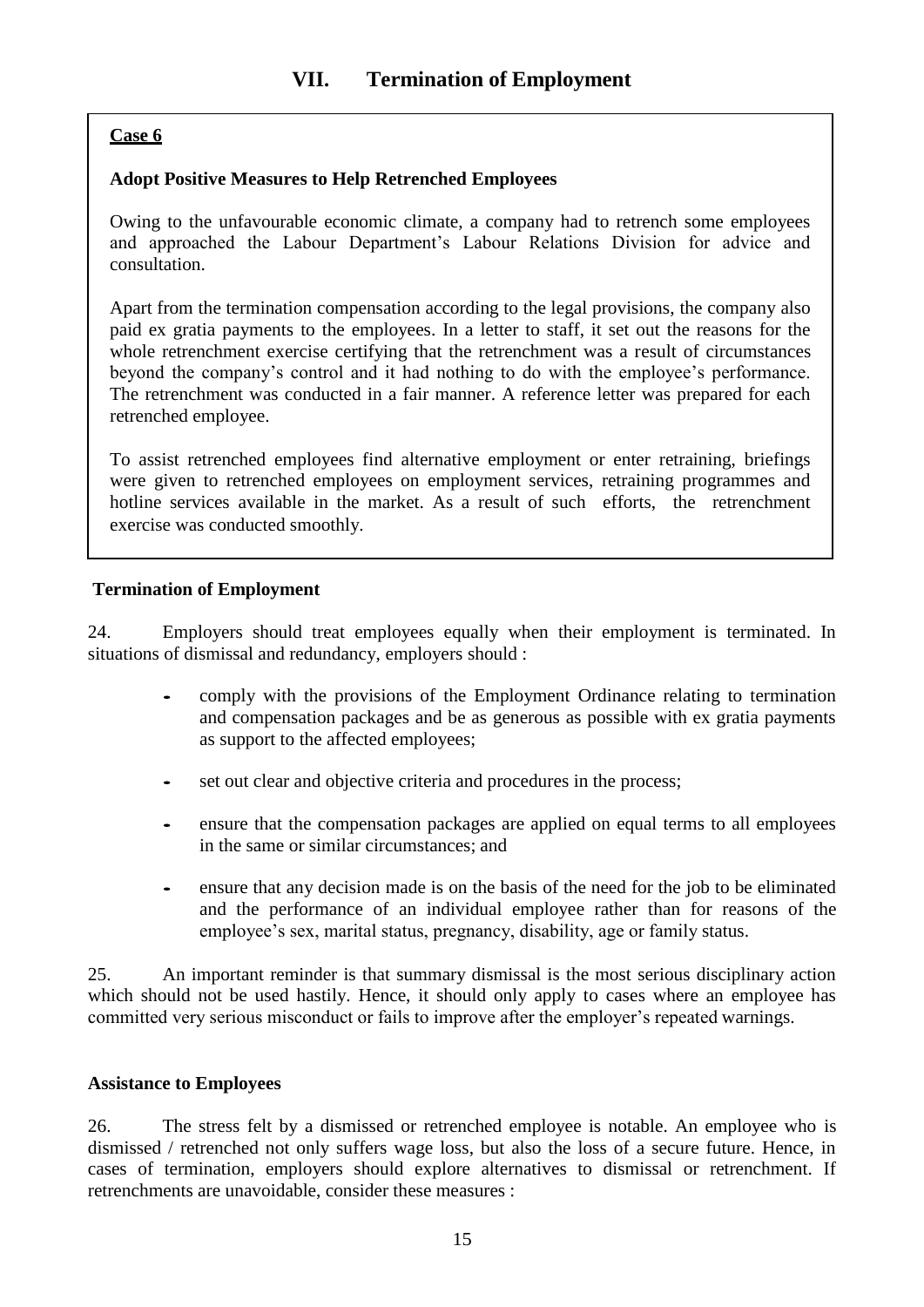- encourage employees to join voluntary exit plan;
- ensure that the retrenchment criteria are objective, fair, open, non-punitive and nondiscriminatory;
- explain to the affected employees how the termination compensation is calculated;
- provide the retrenched employees with reference letters to certify that the termination of their employment was due to the company's economic adversity rather than their job performance;
- provide counselling and assistance to retrenched employees. Help them find alternative jobs or introduce to them the employment services offered by the job centres of the Employment Services Division of the Labour Department. Seek assistance from other organizations, such as the Employees Retraining Board, to assist employees in dealing with their current plight; and
- consider re-employing retrenched employees as far as practicable and affordable when the company's financial position improves.

- When a public utilities company was required to streamline its structure, instead of resorting to retrenchments, it chose to introduce voluntary exit schemes and paid compensation to employees who opted for it. In addition, the company assisted these employees to seek new employment, and taught them skills and techniques in writing application letters and attending job interviews. The company believed that to dismiss an employee, it would affect not just the employee concerned but also his/her whole family. Therefore, when retrenchment was unavoidable, the company would provide counselling service to take care of the emotional problems of the retrenched employees and their families in order to reduce the stress of the retrenched staff.
- In case an employee was found not suitable for a certain post, a privately run old-age home would try to see if there were other suitable posts for this employee and consulted the employee if he/she would be interested in redeployment. In case such arrangement was not feasible, the case would be handled in accordance with the provisions of labour legislation.
- A large organization believed that to retrench one employee, a whole family would be affected. It also believed that there would be adverse psychological impact on the remaining staff. Hence, the organization would achieve its downsizing targets through natural wastage. At the same time, to avoid lay-offs, the company would offer retraining and redeployment to staff whose current position became redundant.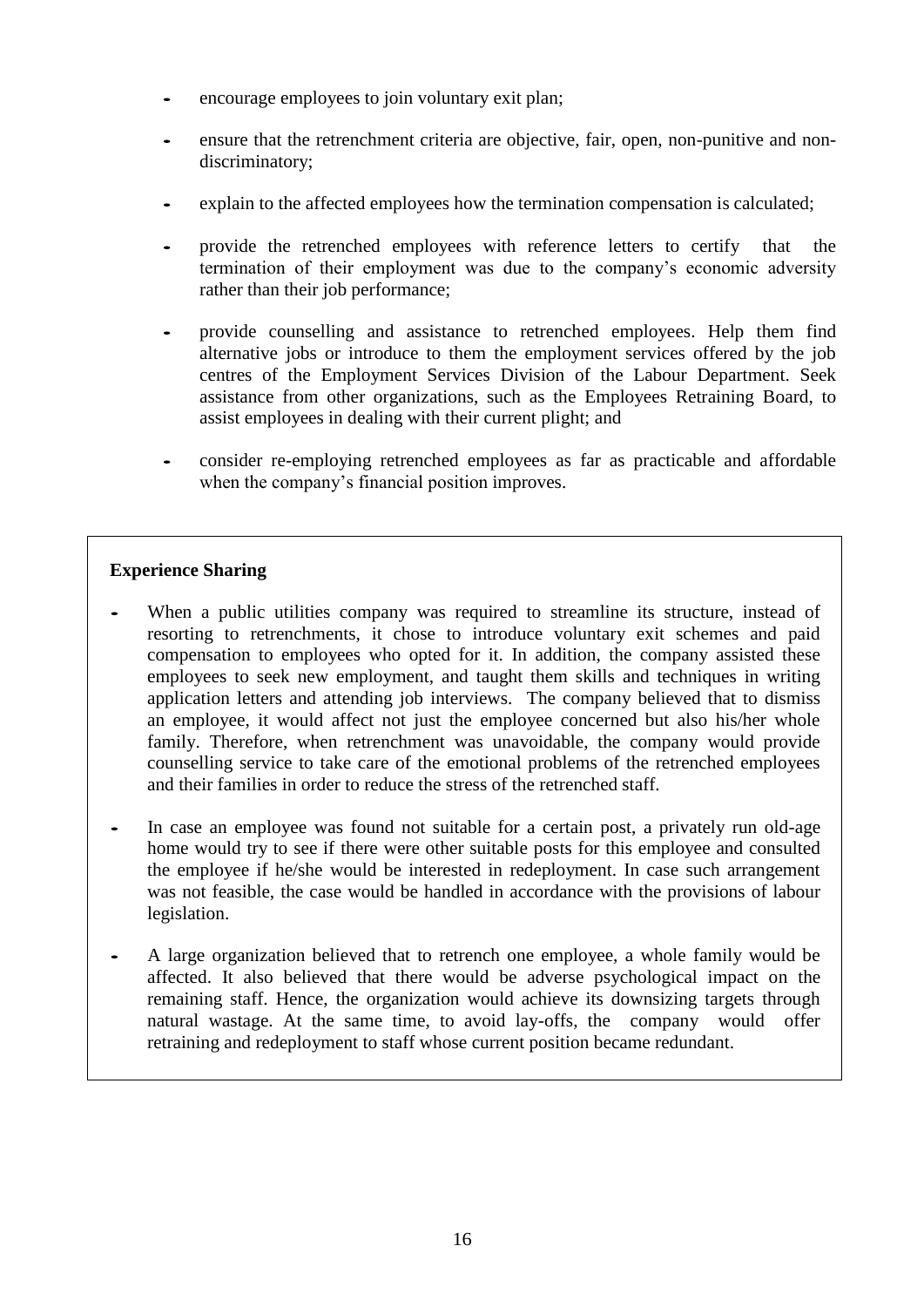# **Appendix I**

# **Enquiries**

### **Labour Department**

Home Page address: [http://www.labour.gov.hk](http://www.labour.gov.hk/)

Interactive Employment Service web site addres[s: http://www.jobs.gov.hk](http://www.jobs.gov.hk/)

**General Enquiry Telephone Service** Tel: 27171771 (the hotline is handled by "1823")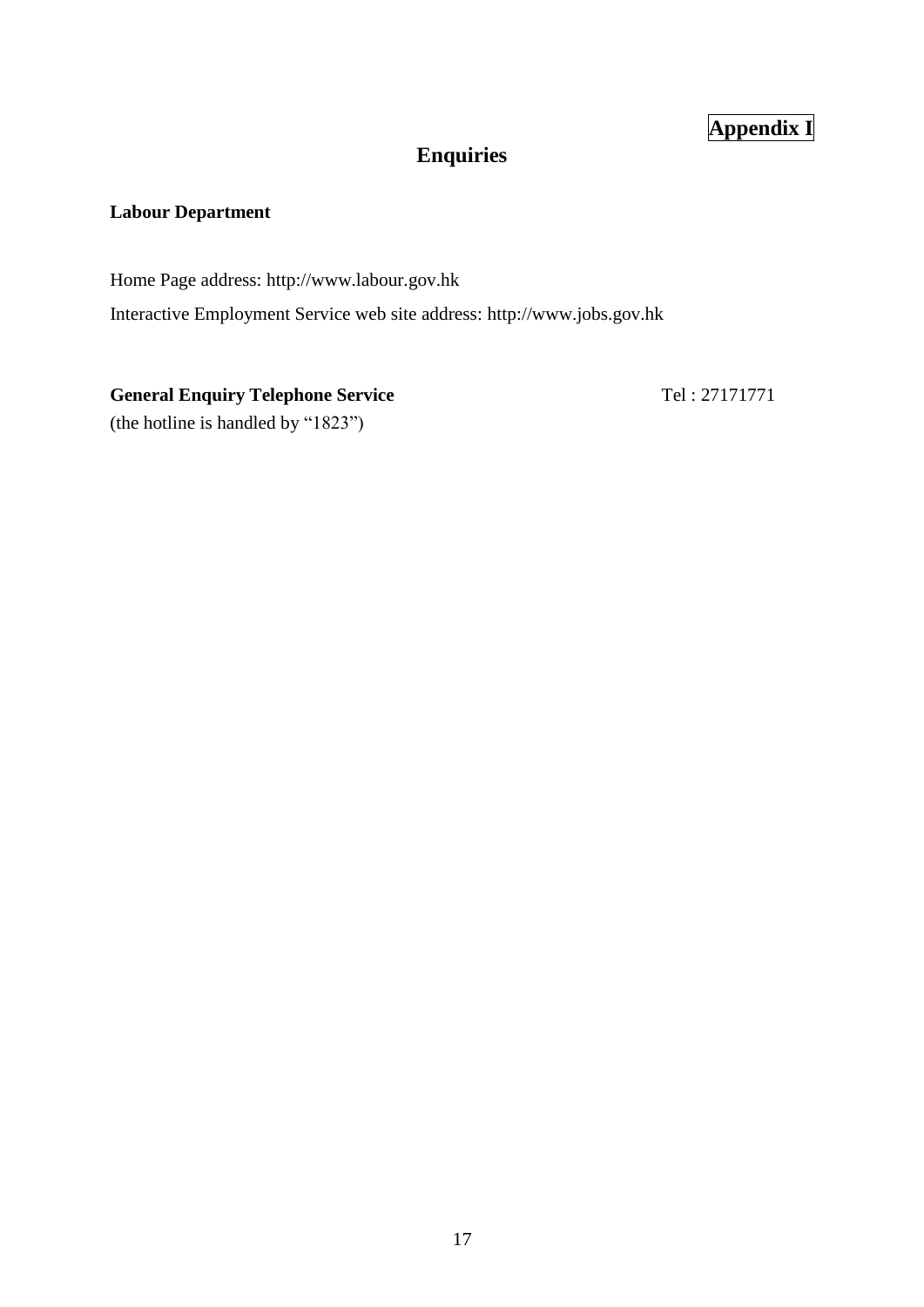## **Appendix II**

## **Self-assessment: Five Major Aspects of Good People Management Practices**

Has your establishment adopted good people management practices which are "employee oriented", "law abiding" and "equal and fair" in the five major aspects of employment ? The self-assessment form appended below may help you assess the extent to which your establishment has adopted these practices.

\**Please put a*  $\checkmark$  *in the box if you have adopted the practice, otherwise leave it blank.* 

#### **Part I. Recruitment, Selection and Offer of Employment**

#### 1. Recruitment

Prior to recruiting suitable job applicants, you…

- $\Box$  conduct a job analysis.
- $\Box$  draw up a well-defined job description.
- 2. Selection

In order to shortlist and decide on the most suitable candidate, you…

- 口 use a list of consistent selection criteria to assess the capabilities of each candidate.
- $\Box$  consider candidates with a disability on equal terms with other applicants and will give preference for employment if they are found suitable.
- $\Box$  only obtain information that is relevant to the selection from candidates to avoid discrimination.
- $\Box$  handle candidates' information in a confidential manner and in compliance with the Personal Data (Privacy) Ordinance.

#### 3. Offer of Employment

Once a suitable candidate has been selected and the offer accepted, you…

- $\Box$  draw up a written employment contract with him/ her.
- $\Box$  explain in full details the terms of the employment contract to him/ her.
- $\Box$  give him/ her a copy of the written employment contract.
- $\Box$  assure him/ her that his/ her consent will be secured whenever there is any change in the employment terms and conditions.
- 口 adhere to the principle of "Equal pay for equal work".
- $\Box$  implement the equal employment opportunities policy in all employment-related practices.

#### **Part II. Staff Training**

You ensure that all new recruits are given…

- 口 induction training.
- □ mentor scheme.
- 口 on-the-job training.
- 口 training in safety and health at work.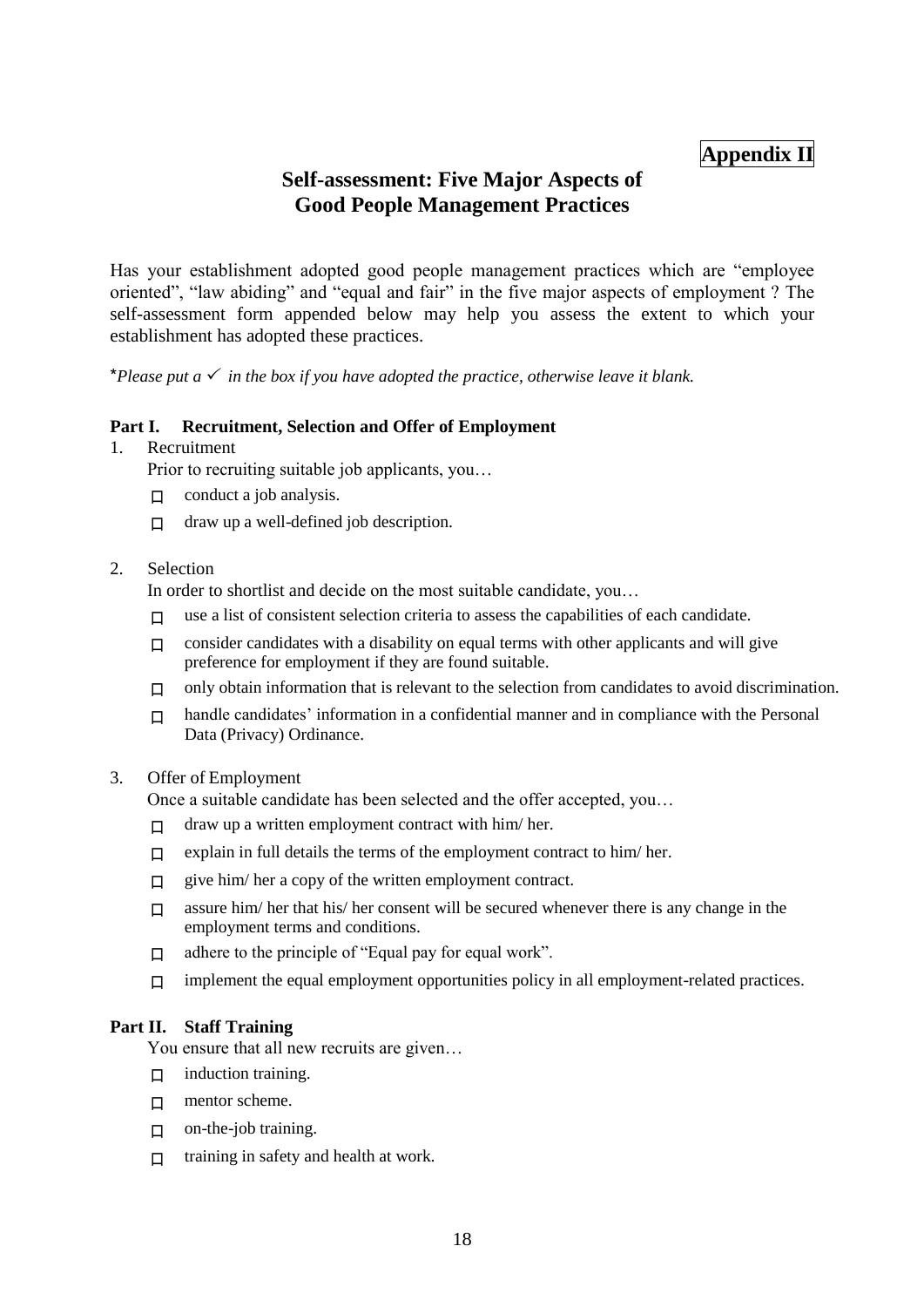You also ensure that…

- 口 training needs of individual officers are identified.
- 口 employees are given training for their career development.
- $\Box$  individual employees are given appropriate training to improve their standard of performance.
- 口 objective criteria for selecting staff to attend training have been established.
- $\Box$  the effectiveness of all forms of training is evaluated.

#### **Part III. Safety and Health at Work**

To ensure safety and health at work, your establishment has …

- □ laid down a written safety policy to improve occupational safety and health.
- 口 set up a safety committee with employees' participation.
- $\Box$  adopted a planned and systematic approach to implement the safety policy through risk assessment, priority setting, management system, staff training and other activities.
- 口 arranged competent persons to assess the effectiveness of the safety management system.
- $\Box$  evaluated and considered the recommendations for improvement to the safety management system through periodic assessment.
- 口 subscribed to the "Occupation Safety Charter".
- $\Box$  provided reasonable accomodation, such as modification or adjustment to a job, an employment practice, or the work environment, to enable employees with disabilities as a result of occupational injuries to resume work.

#### **Part IV. Employer-Employee Communication**

1. Communication Channels

Your establishment has developed the following communication channel(s):

- 口 Unit/ Office meeting 口 Newsletter 口 Management briefing 口 Employee handbook 口 Working group 口 Memo/ circular/ notice 口 Joint consultative committee 口 Notice board  $\Box$  Staff opinion/ satisfaction survey  $\Box$  Electronic mail  $\Box$  Staff recreation/ sports activity  $\Box$  Employee counseling service 口 In-house competition 口 Staff motivation scheme 口 Intranet system 口 Staff suggestion scheme
- $\Box$  Others (Please specify):

The staff communication channel(s) adopted by your establishment has/ have the following characteristics:

- □ Support from top management.
- 口 Commitment from middle management.
- 口 High employee participation.
- $\Box$  Respect for the independence of employees' association(s) in its (their) internal administration.
- 口 Regular and systematic pattern of communication.
- 口 Two-way communication.